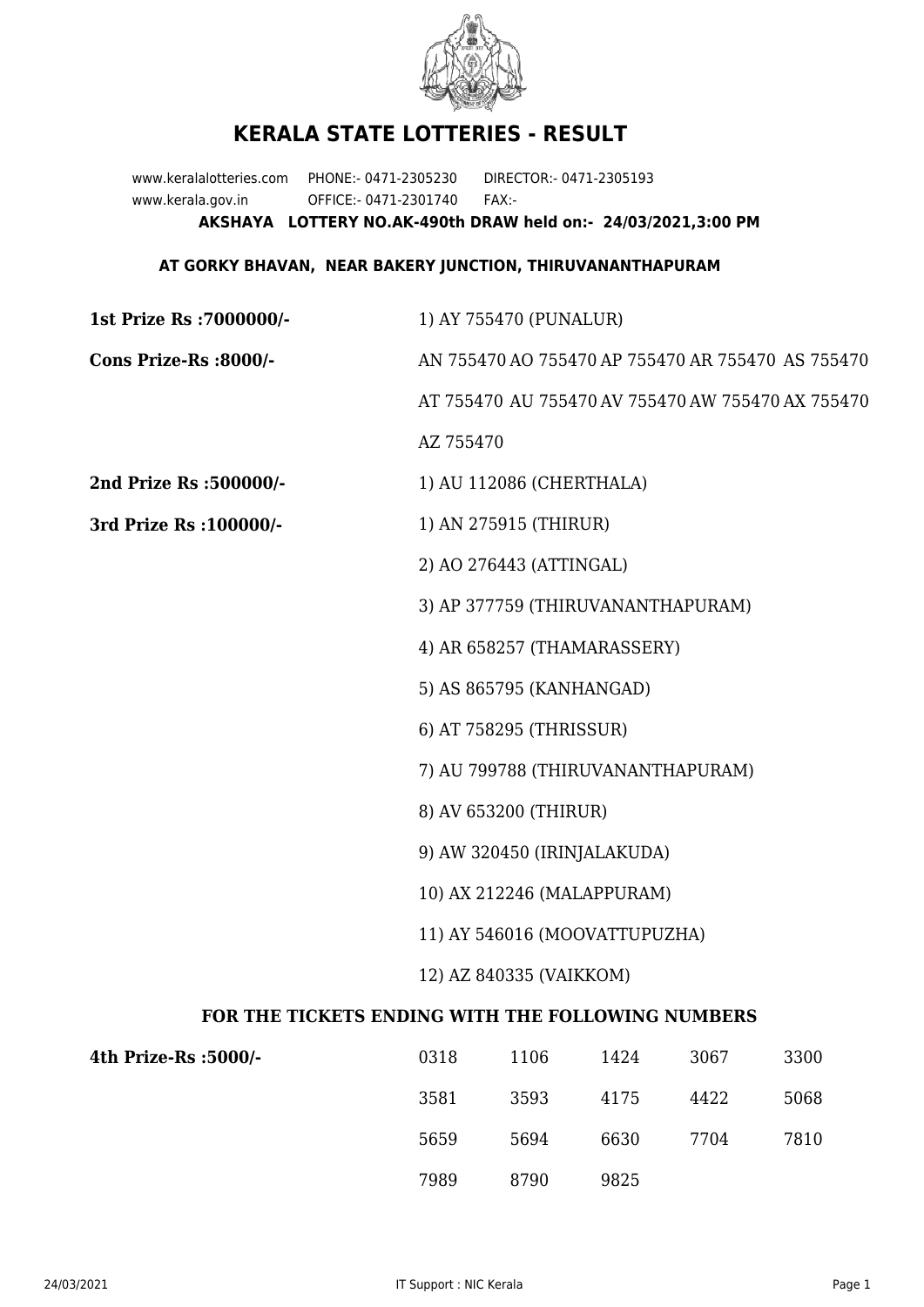| 5th Prize-Rs : 2000/- | 2103 | 2728 | 6055 | 6514 | 7855 |
|-----------------------|------|------|------|------|------|
|                       | 8055 | 8810 |      |      |      |
| 6th Prize-Rs : 1000/- | 0005 | 0218 | 0815 | 0842 | 1087 |
|                       | 1210 | 1294 | 1642 | 1938 | 2330 |
|                       | 2822 | 3030 | 3328 | 4364 | 5150 |
|                       | 5749 | 6520 | 6683 | 7170 | 8509 |
|                       | 8923 | 9241 | 9272 | 9348 | 9465 |
|                       | 9502 |      |      |      |      |
| 7th Prize-Rs : 500/-  | 0382 | 0396 | 0481 | 0492 | 1044 |
|                       | 1117 | 1123 | 1272 | 1350 | 1374 |
|                       | 1446 | 1558 | 1696 | 1878 | 1935 |
|                       | 2288 | 2335 | 2429 | 2457 | 2493 |
|                       | 2782 | 2790 | 2831 | 2951 | 2977 |
|                       | 2995 | 3252 | 3409 | 3462 | 3601 |
|                       | 4334 | 4611 | 4682 | 5332 | 5387 |
|                       | 5420 | 5430 | 5552 | 5587 | 5896 |
|                       | 6040 | 6251 | 6350 | 6643 | 6725 |
|                       | 6901 | 7158 | 7184 | 7204 | 7221 |
|                       | 7356 | 7452 | 7514 | 7631 | 7683 |
|                       | 7793 | 7903 | 7920 | 7940 | 7994 |
|                       | 8061 | 8126 | 8134 | 8415 | 8614 |
|                       | 8712 | 8725 | 8836 | 9334 | 9398 |
|                       | 9442 | 9664 |      |      |      |
| 8th Prize-Rs : 100/-  | 0155 | 0348 | 0385 | 0444 | 0500 |
|                       | 0522 | 0663 | 0704 | 0716 | 0778 |
|                       | 0990 | 1015 | 1085 | 1145 | 1202 |
|                       | 1246 | 1302 | 1306 | 1364 | 1438 |
|                       | 1543 | 1706 | 1865 | 1934 | 2138 |
|                       | 2260 | 2291 | 2304 | 2317 | 2332 |